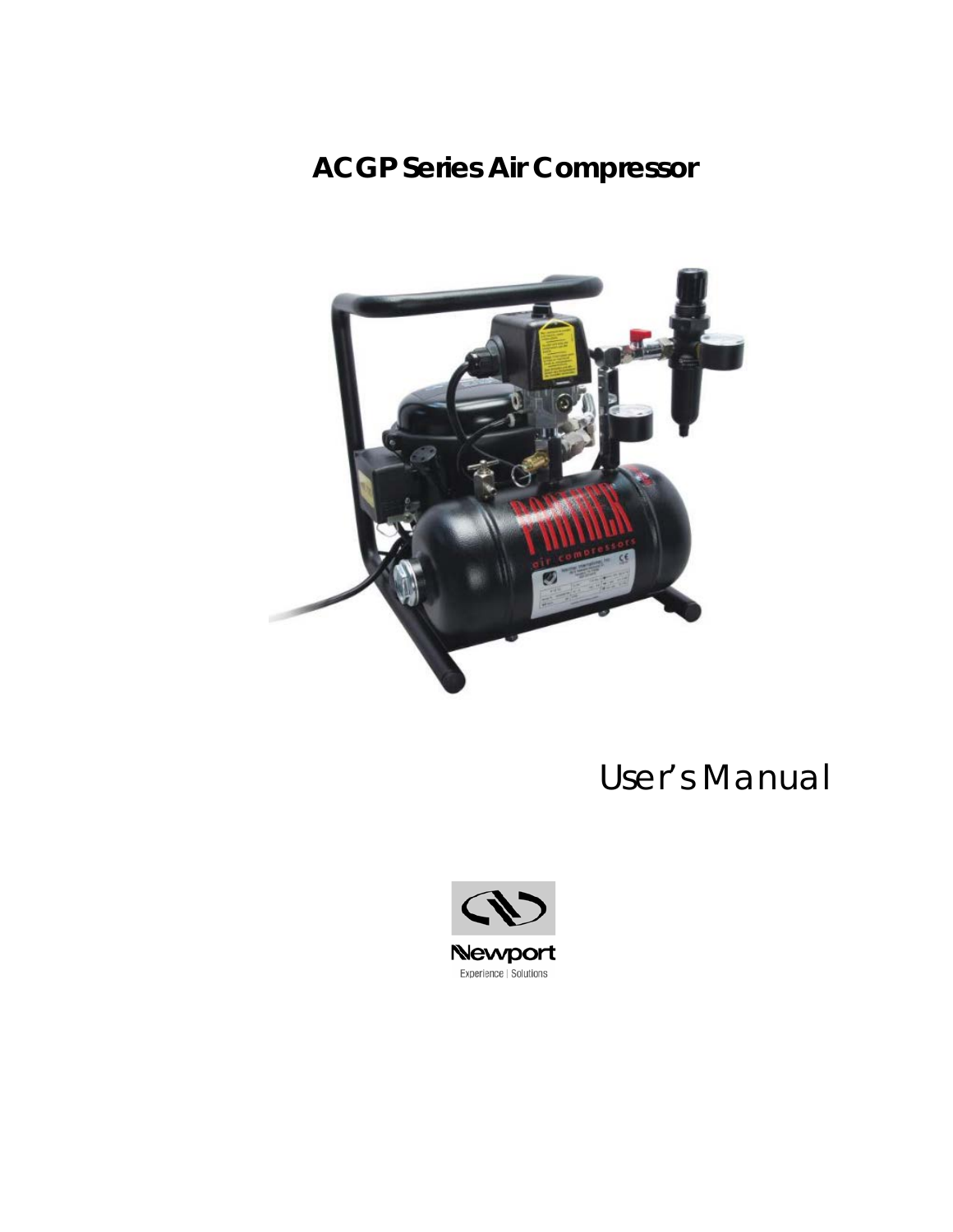# <span id="page-1-0"></span>**Warranty**

Newport Corporation warrants that this product will be free from defects in material and workmanship and will comply with Newport's published specifications at the time of sale for a period of one year from date of shipment. If found to be defective during the warranty period, the product will either be repaired or replaced at Newport's option.

To exercise this warranty, write or call your local Newport office or representative, or contact Newport headquarters in Irvine, California. You will be given prompt assistance and return instructions. Send the product, freight prepaid, to the indicated service facility. Repairs will be made and the instrument returned freight prepaid. Repaired products are warranted for the remainder of the original warranty period or 90 days, whichever first occurs.

#### **Limitation of Warranty**

The above warranties do not apply to products which have been repaired or modified without Newport's written approval, or products subjected to unusual physical, thermal or electrical stress, improper installation, misuse, abuse, accident or negligence in use, storage, transportation or handling. This warranty also does not apply to fuses, batteries, or damage from battery leakage.

This warranty is in lieu of all other warranties, expressed or implied, including any implied warranty of merchantability or fitness for a particular use. Newport Corporation shall not be liable for any indirect, special, or consequential damages resulting from the purchase or use of its products.

First printing 2016

© 2016 by Newport Corporation, Irvine, CA. All rights reserved. No part of this manual may be reproduced or copied without the prior written approval of Newport Corporation.

This manual has been provided for information only and product specifications are subject to change without notice. Any change will be reflected in future printings.

Newport Corporation

1791 Deere Avenue

Irvine, CA, 92606 USA

Part No. 90080319 Rev. A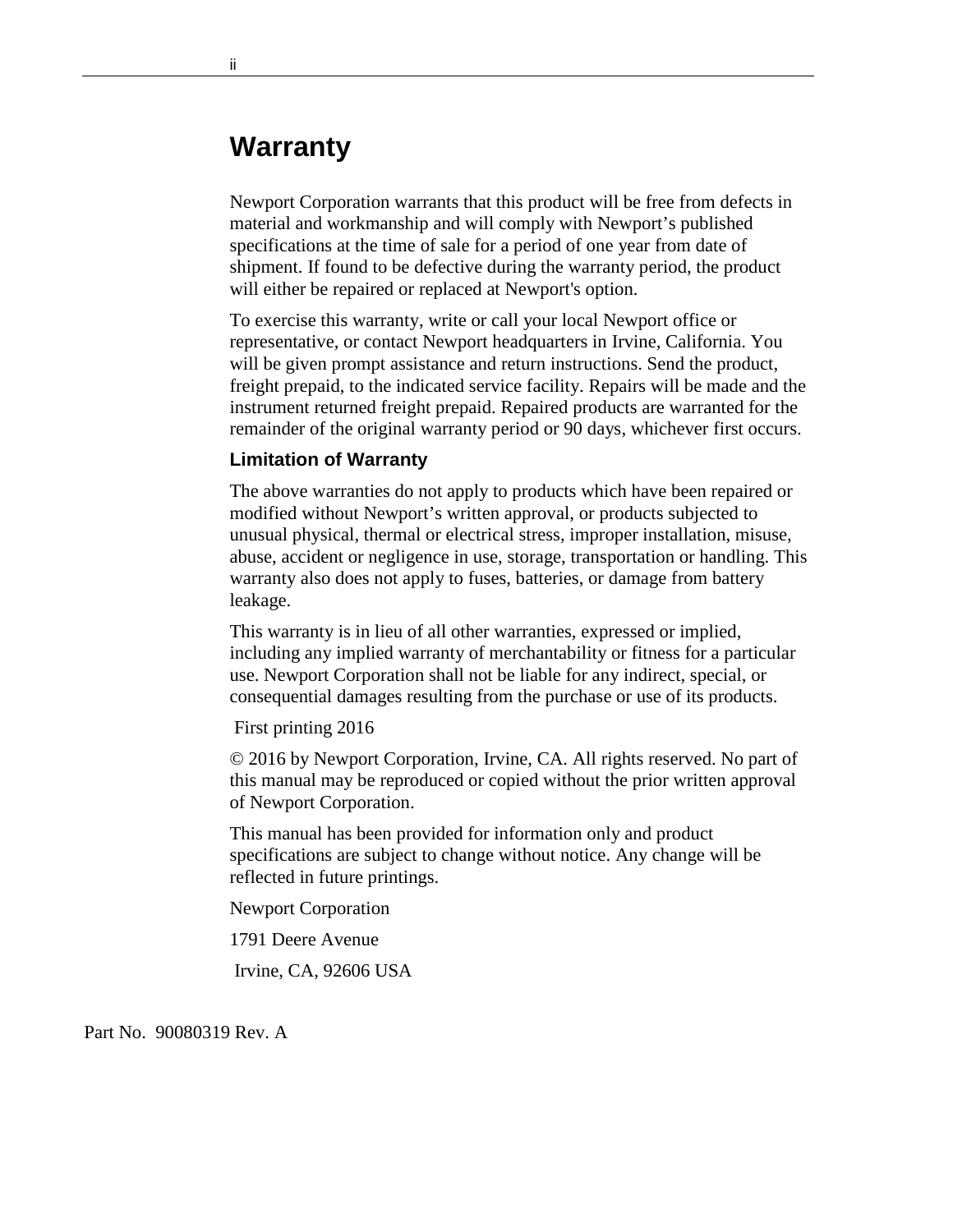# <span id="page-2-0"></span>**Table of Contents**

| 1            | <b>Safety Precautions</b><br><u> 1989 - Johann Barn, amerikan besteman besteman besteman besteman besteman besteman besteman besteman bestema</u> |                                    |    |  |  |
|--------------|---------------------------------------------------------------------------------------------------------------------------------------------------|------------------------------------|----|--|--|
|              | 1.1                                                                                                                                               |                                    |    |  |  |
|              | 1.2                                                                                                                                               |                                    |    |  |  |
|              | 1.3                                                                                                                                               |                                    |    |  |  |
| $\mathbf{2}$ |                                                                                                                                                   | <b>Installation</b>                | 8  |  |  |
|              | 2.1                                                                                                                                               |                                    |    |  |  |
|              | 2.2                                                                                                                                               |                                    |    |  |  |
|              | 2.3                                                                                                                                               |                                    |    |  |  |
|              | 2.4                                                                                                                                               |                                    |    |  |  |
|              |                                                                                                                                                   | 2.4.1                              |    |  |  |
|              |                                                                                                                                                   | 2.4.2                              |    |  |  |
|              | 2.5                                                                                                                                               |                                    |    |  |  |
|              |                                                                                                                                                   | 2.5.1                              |    |  |  |
|              |                                                                                                                                                   | 2.5.2                              |    |  |  |
|              |                                                                                                                                                   | 2.5.3                              |    |  |  |
| 3            | <b>Maintenance</b>                                                                                                                                | 13                                 |    |  |  |
|              | 3.1                                                                                                                                               |                                    |    |  |  |
|              | 3.2                                                                                                                                               |                                    |    |  |  |
|              |                                                                                                                                                   | 3.2.1                              |    |  |  |
|              |                                                                                                                                                   | 3.2.2                              |    |  |  |
|              |                                                                                                                                                   | 3.2.3                              |    |  |  |
|              |                                                                                                                                                   | 3.2.4                              |    |  |  |
| 4            |                                                                                                                                                   | <b>Troubleshooting</b>             | 16 |  |  |
|              | 4.1                                                                                                                                               |                                    |    |  |  |
|              |                                                                                                                                                   | <b>Section 5 - Factory Service</b> | 18 |  |  |
|              | 4.2                                                                                                                                               |                                    |    |  |  |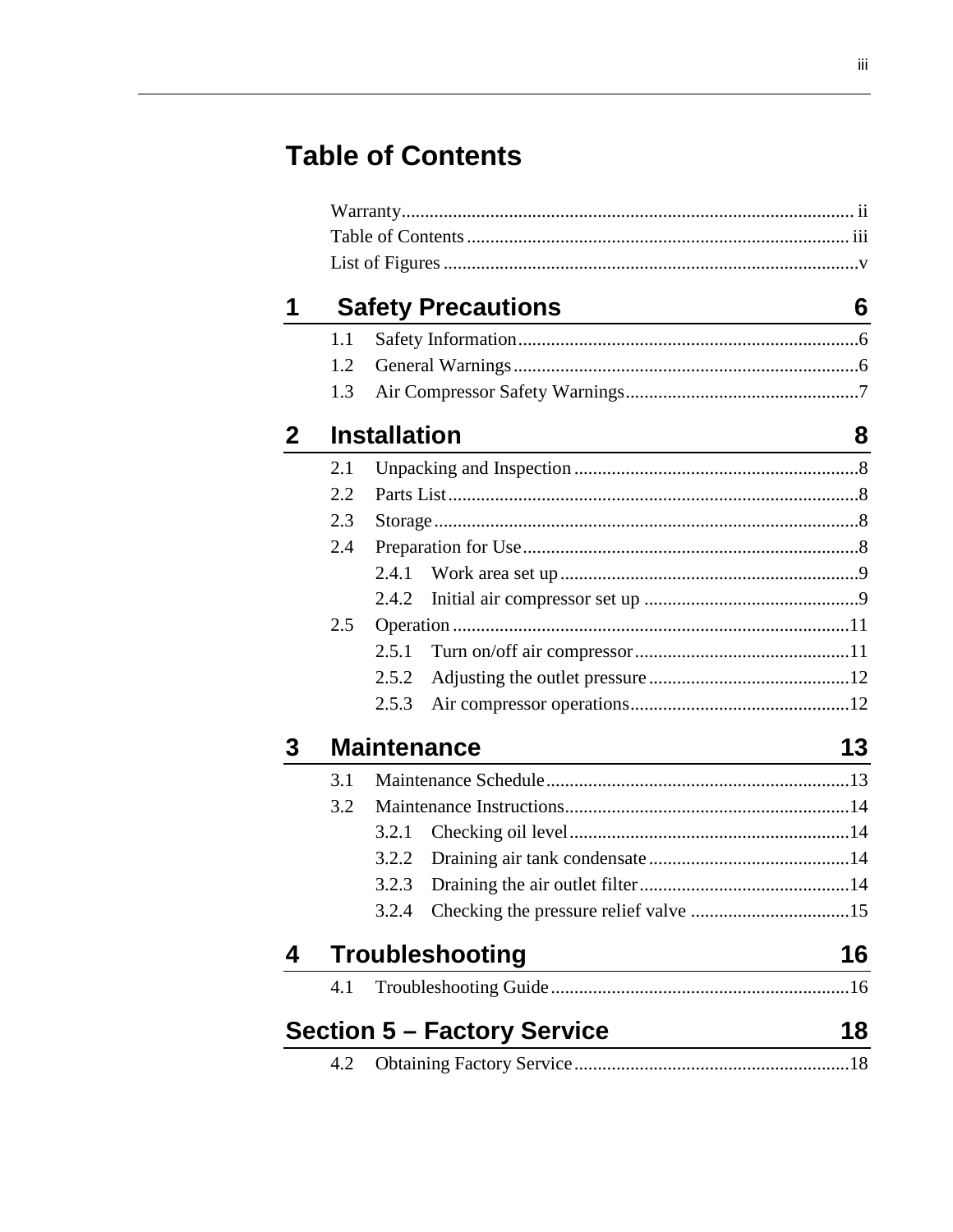# **5 [Service Form](#page-18-0) 19**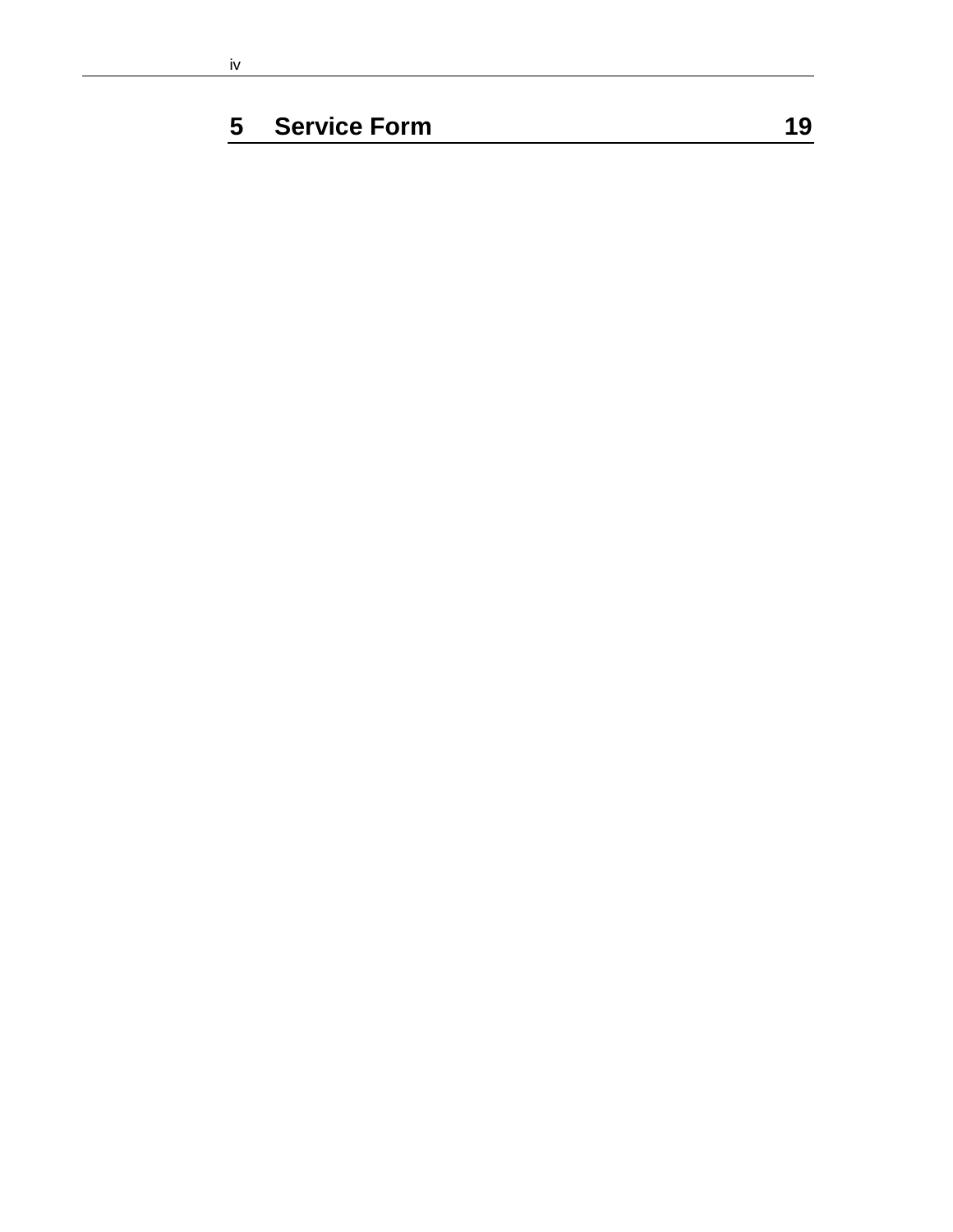# <span id="page-4-0"></span>**List of Figures**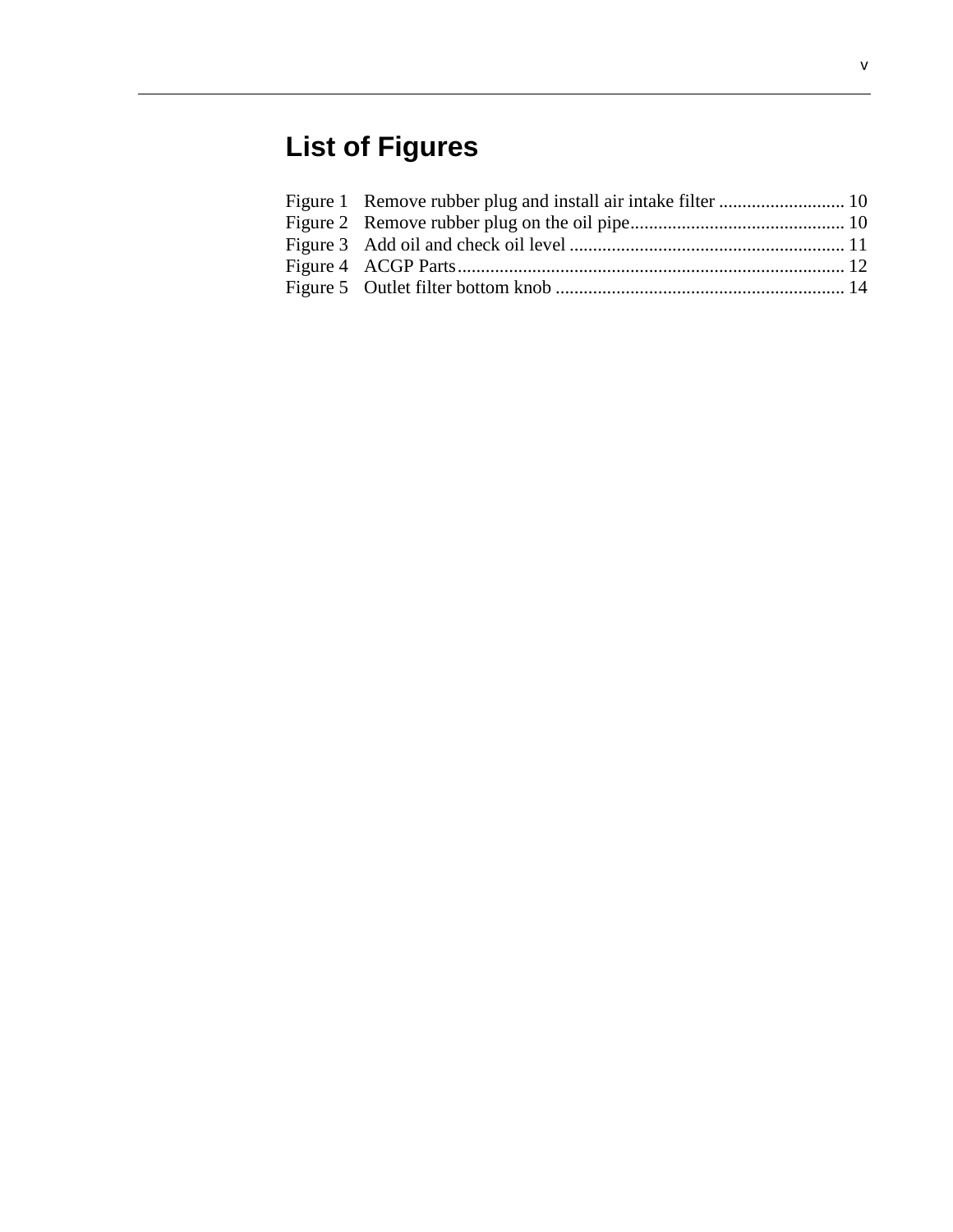# <span id="page-5-0"></span>**1 Safety Precautions**

# <span id="page-5-1"></span>**1.1 Safety Information**

The following are definitions of the Warnings, Cautions and Notes that are used throughout this manual to call your attention to important information regarding your safety, the safety and preservation of your equipment or an important tip.



### **WARNING**

**Warning is used to indicate dangers that could result in personal injury.**



## **CAUTION**

**Caution is used to indicate situations that may result in damage to components of your air compressors.**

### <span id="page-5-2"></span>**1.2 General Warnings**

Observe these general warnings when operating or servicing this equipment:

- Read the operating instructions and recommendations before using the compressor.
- Make sure the compressor is kept upright at all times.
- Heed all warnings on the unit and in the operating instructions.
- Do not use the compressor if the switch does not turn it on and off. Any compressor that cannot be controlled with the switch is dangerous and must be repaired.
- Disconnect power before cleaning and servicing the equipment. Do not use liquid or aerosol cleaners; use only a damp lint-free cloth.
- Lockout all electrical power sources before servicing the equipment.
- To avoid explosion, do not operate this equipment in an explosive atmosphere.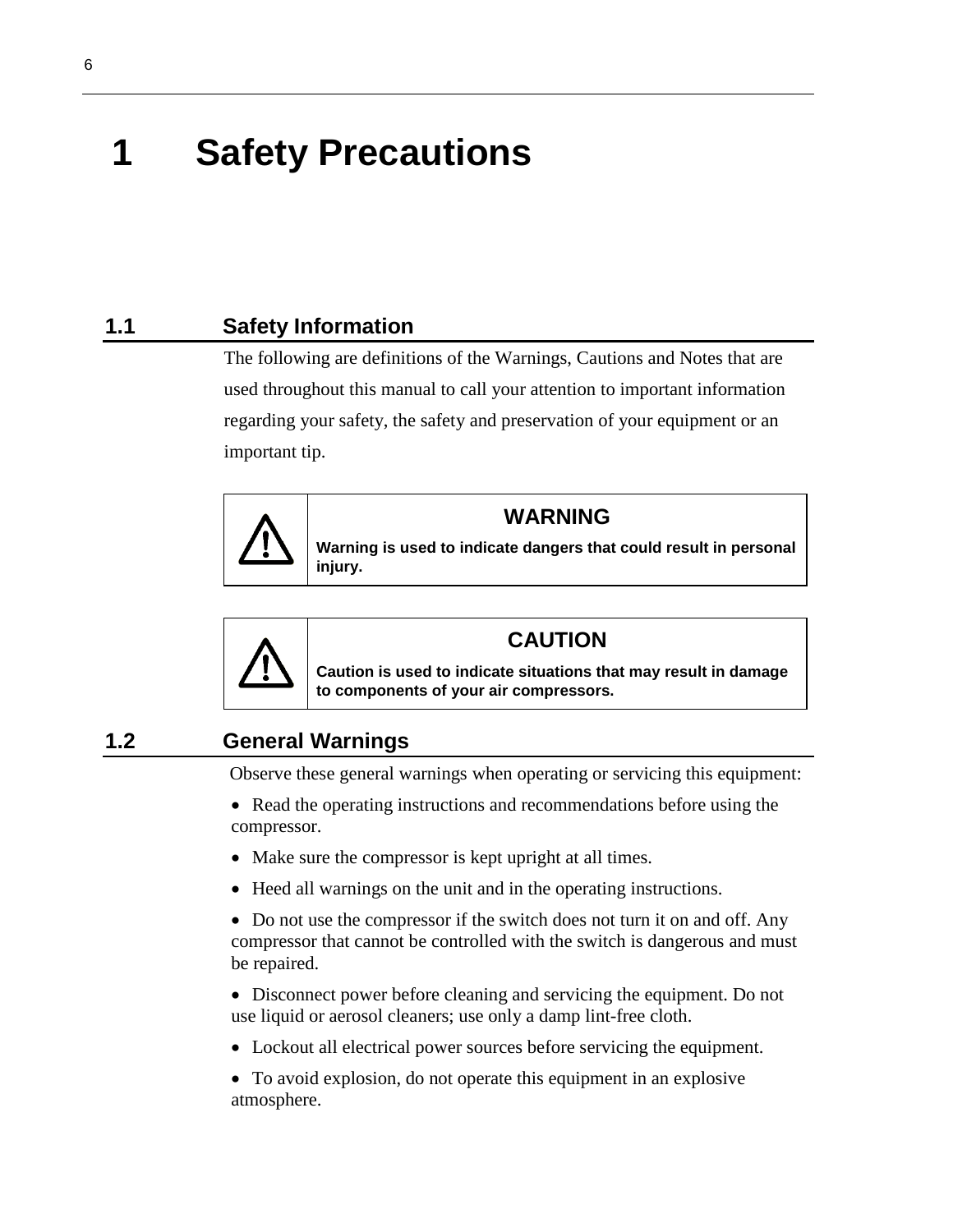# <span id="page-6-0"></span>**1.3 Air Compressor Safety Warnings**

Observe these safety warnings when operating the air compressor:

- Do not operate compressor with any damaged hose(s) or after the compressor or attachments have been dropped or damaged.
- The pressure relief valve is calibrated and sealed by the manufacturer. Do not tamper with it or change the setting.
- Risk of bursting Do not adjust regulator higher than maximum stated pressure of attachment.
- Risk of injury Do not direct air stream at people or animals.
- To reduce the risk of electric shock, do not expose to rain. Store indoors.
- Do not use to supply breathing air.
- Drain Tank monthly after use. Internal rust causes tank failure and explosion. It may be necessary to do more often when operated in high humidity.
- Add correct amount of compressor oil. Operating with low or no oil causes permanent damage and voids warranty.
- Compressor head gets hot during operation. Do not touch it or allow children nearby during or immediately following operation.
- The use of accessories or attachments not recommended by the manufacturer may result in a risk of injury to person.
- Industrial applications must follow OSHA guidelines.



# **WARNING**

**Save these instructions and always read instructions before operations.**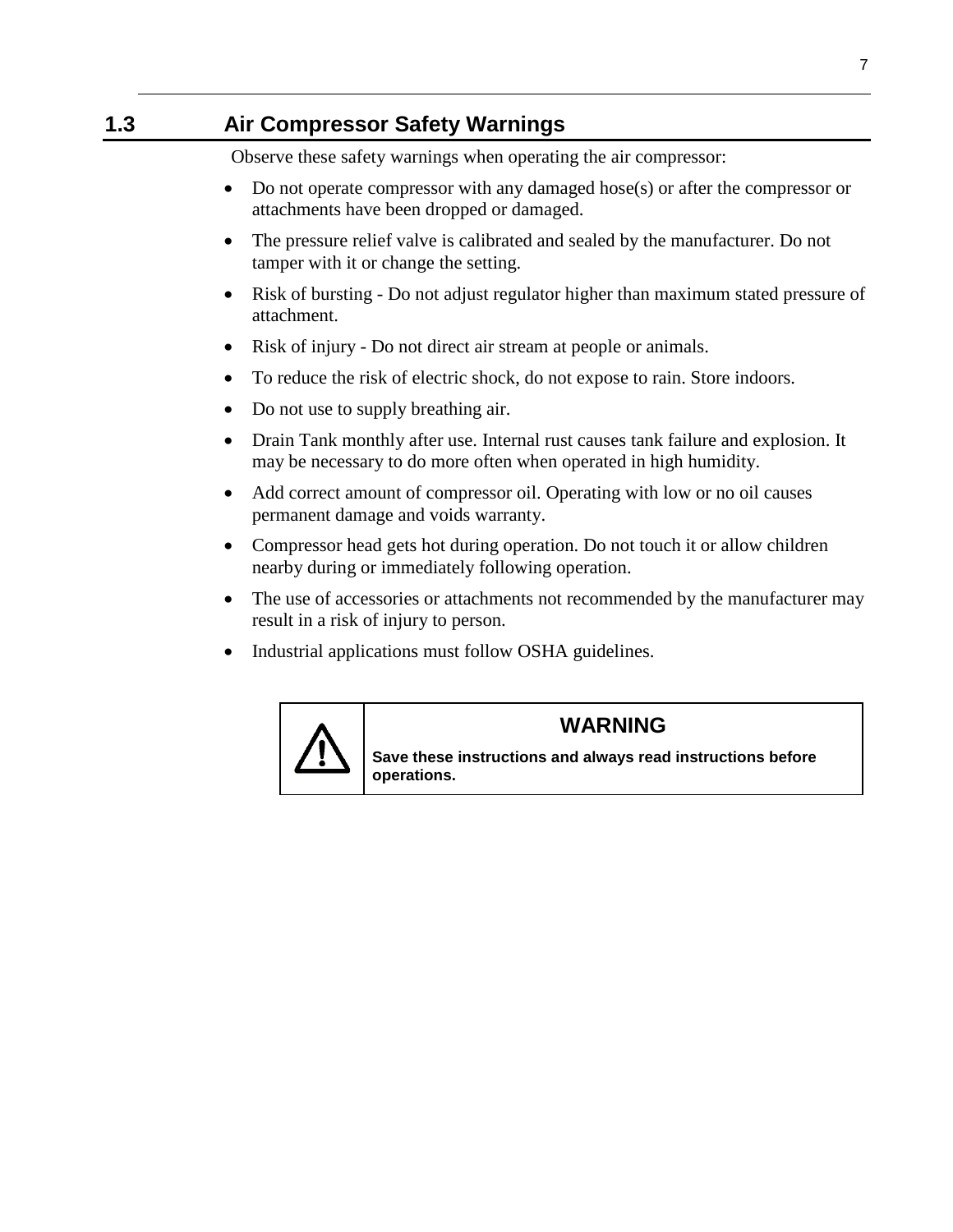# <span id="page-7-0"></span>**2 Installation**

# <span id="page-7-1"></span>**2.1 Unpacking and Inspection**

Unpack the air compressor unit and all of the hardware. Inspect all of the parts for shipping damage. Inform Newport Corporation and shipping company immediately for any visible damages to the parts.



## **WARNING**

**You are urged to save the packaging material in case you need to ship your equipment in the future. Also, do not dispose of the shipping restraints. They are reusable and needed for the integrity of the system during shipment.**

## <span id="page-7-2"></span>**2.2 Parts List**

Parts included with the ACGP compressor:

- Compressor unit (with air intake filter)
- Oil bottle
- Instruction manual
- Product certificate

### <span id="page-7-3"></span>**2.3 Storage**

Store the air compressor properly before and after use.



**Packed compressors must be stored in a dry, well ventilated, dust free area, with an ambient temperature between -10 to 40 °C maximum.** 

# <span id="page-7-4"></span>**2.4 Preparation for Use**

Read and understand the safety instructions before using Newport ACGP Series air compressor.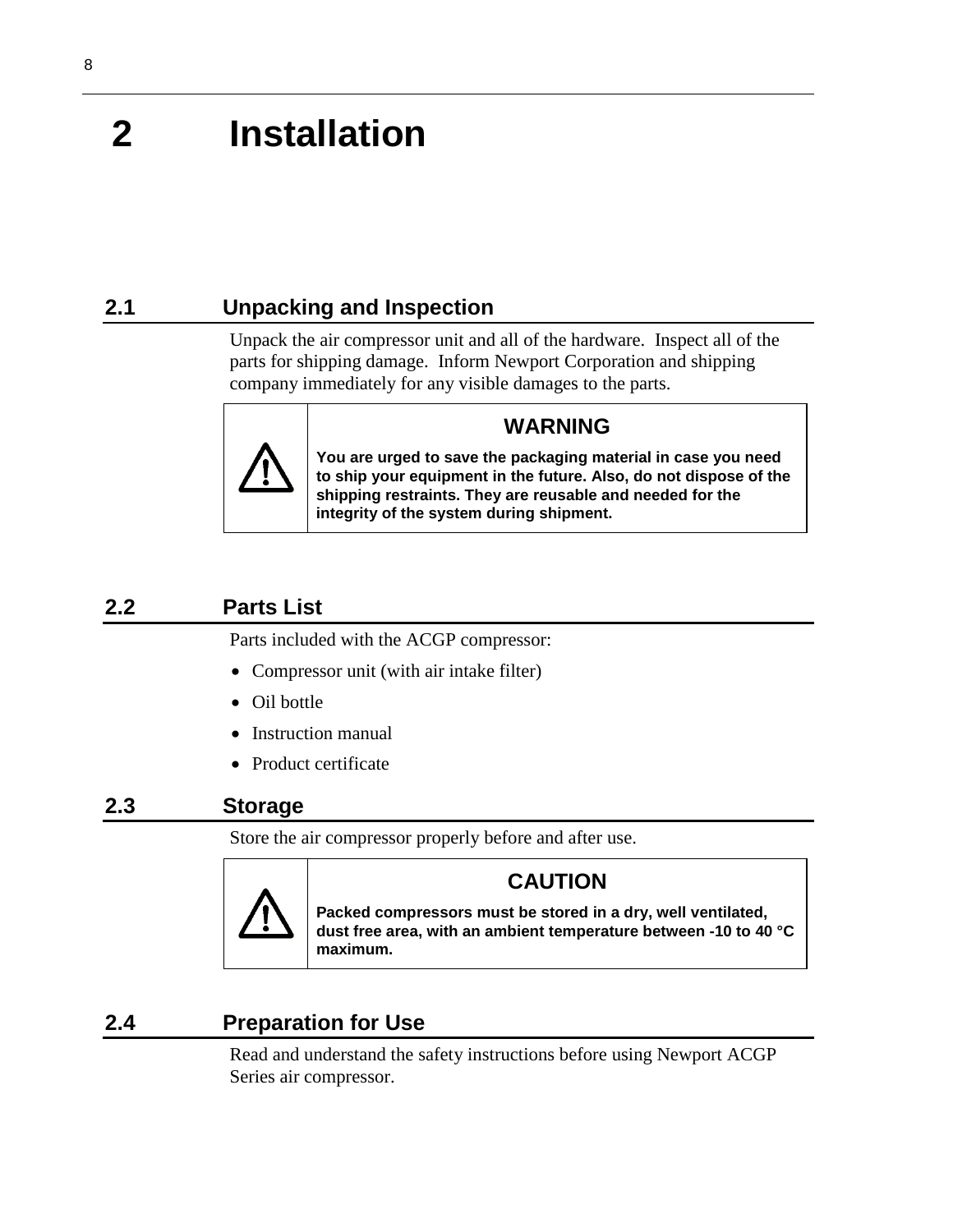### <span id="page-8-0"></span>**2.4.1 Work area set up**

- Designate a work area that is clean and dry, with a cool ambient temperature (up to  $34^{\circ}$ C).
- Locate the compressor on a flat level surface to ensure proper pump lubrication and to prevent damage to the unit. Keep 12'' of space around the unit to allow air circulation.
- Intake air must be free from dirt, coarse solids, abrasive particles and gaseous impurities.
- Route the power cord properly to prevent tripping or exposing the power cord to possible damage.



## **CAUTION**

**Be careful about high heat or high humidity conditions as you will need to replace the filter and oil much more frequently.** 

### <span id="page-8-1"></span>**2.4.2 Initial air compressor set up**



# **WARNING**

**The compressor is shipped without oil. Please add oil before use. Running the air compressor with the incorrect amount of oil will cause damage to the unit and void the warranty. To prevent damage, do not use with overfilled or low oil.**

1) Install the output air filter included with the air compressor unit by tighten the attachment nut using 19 mm or adjustable spanner wrench.



*Figure : Install output air filter*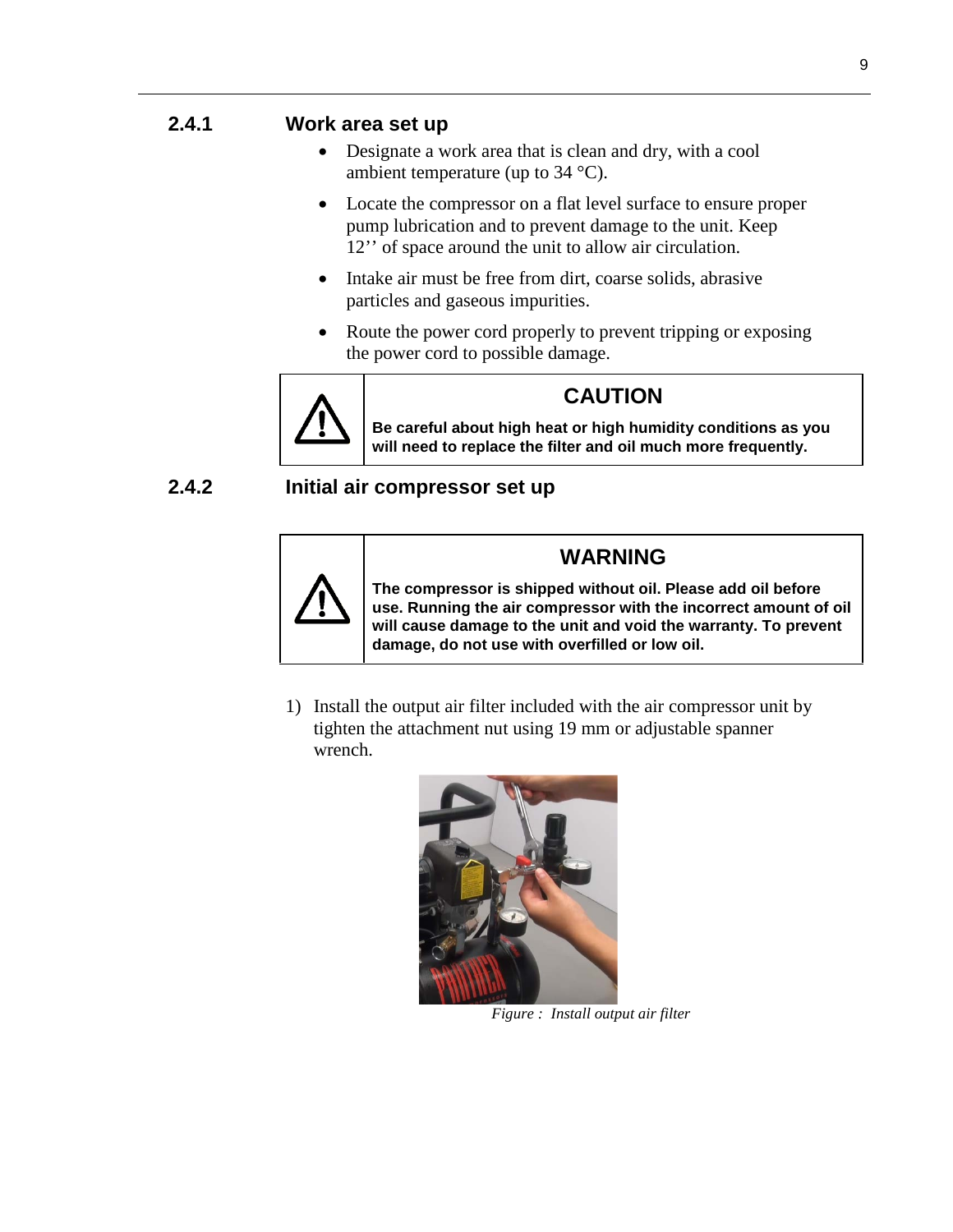2) Remove the rubber plug on the air intake pipe and place the air intake filter (included with the compressor) onto the pipe.



*Remove rubber plug and install air intake filter*

<span id="page-9-0"></span>3) Remove the rubber plug on the oil pipe.



<span id="page-9-1"></span>*Remove rubber plug on the oil pipe*

- 4) Carefully cut the tip of the funnel cap included with the air compressor. Remove the round cap from the bottle of oil included and install the funnel cap on the oil bottle securely.
- 5) Carefully add oil to the oil pipe. Add around 500 ml oil and check the oil sight glass on the other side of the air compressor.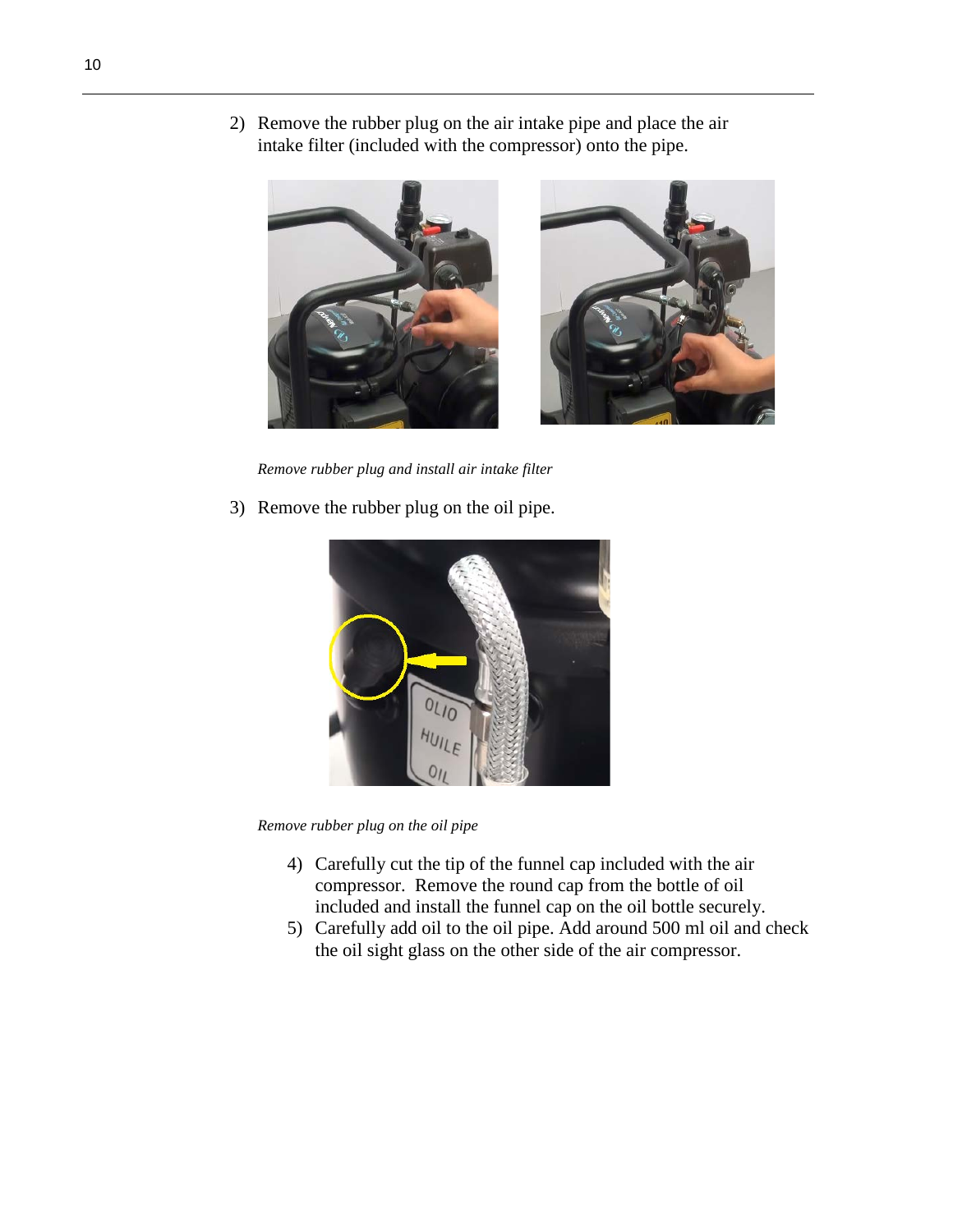

*Add oil and check oil level*

- 6) Fill the tank with oil until the level is aligned with the red OIL mark on the sign next to the sight glass.
- 7) Refit the rubber plug to the oil pipe to cover the port opening.
- 8) Refit the air intake filter if removed while filling with oil

<span id="page-10-2"></span>

# **WARNING**

**To prevent serious injury from burns, do not add or change the oil while the compressor is in operation.** 



# **CAUTION**

**Use ROLOIL-SINCOM/32E oil with ACGP compressors. Using other types of oil will void the warranty and likely damage the unit.**

# <span id="page-10-0"></span>**2.5 Operation**

# <span id="page-10-1"></span>**2.5.1 Turn on/off air compressor**

Make sure that the power supply voltage is the same with what's indicated on the data label: 230V/50 Hz or 115V/60 Hz. Use only 3-pole receptacles that accept the compressor's plug.

The on/off switch is located on the top of the pressure switch (see [Figure 5\)](#page-11-2). To switch the unit on, turn the switch to position "1". When switched on, the compressor starts to build up pressure until the tank reaches the maximum allowed pressure (8 bar/120 psi). The unit will then be automatically switched off until air is used and the pressure in the tank drops to the minimum operating pressure (6 bar/90 psi), at which point the compressor automatically switches on.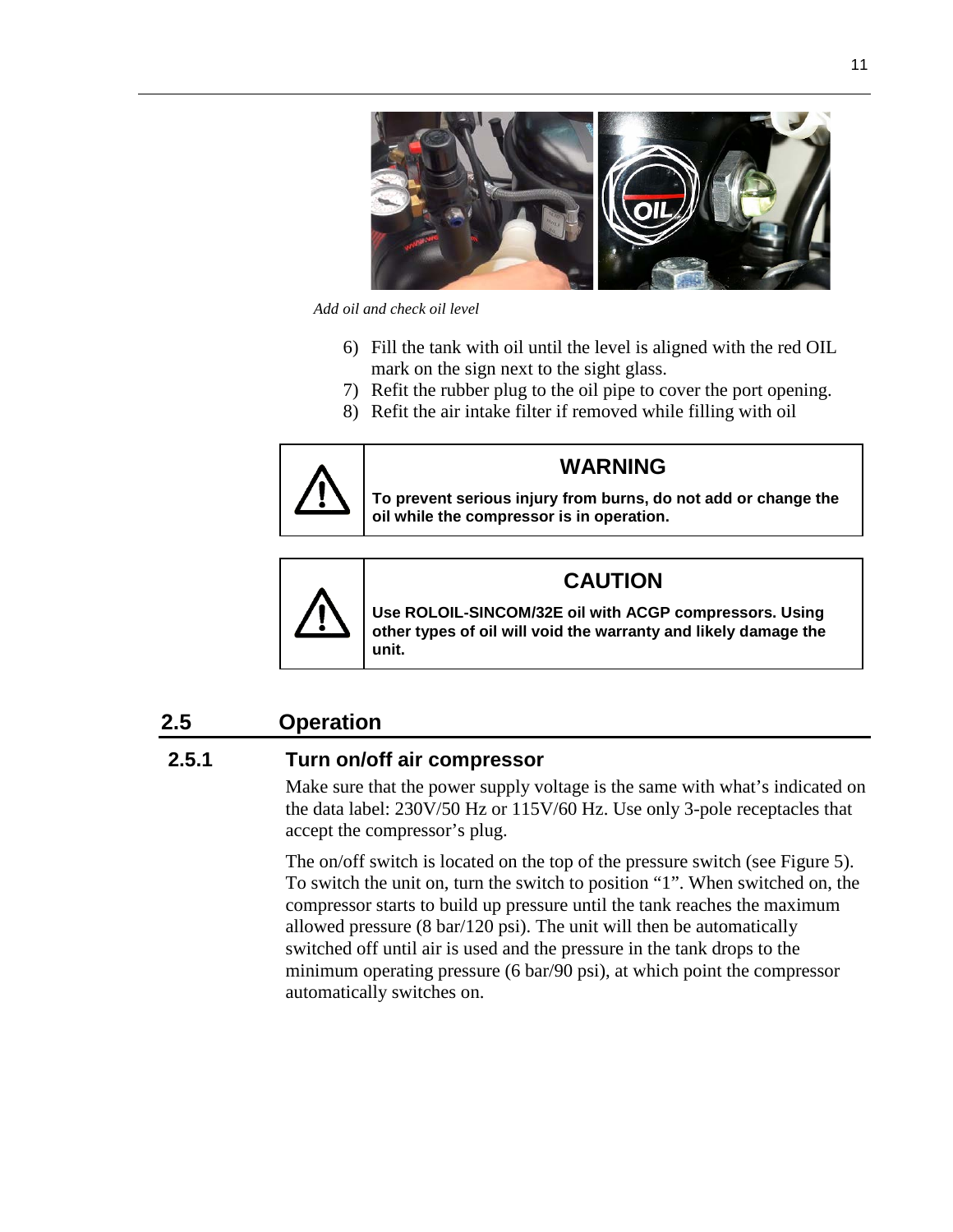

*ACGP Parts*

## <span id="page-11-2"></span><span id="page-11-0"></span>**2.5.2 Adjusting the outlet pressure**

The outlet pressure can be adjusted using the knob on the filter/regulator so that the air output is enough for the application, but the output will not exceed the maximum air pressure specified by the application. Turn the knob clockwise to increase the pressure and counter-clockwise to decrease pressure.

### <span id="page-11-1"></span>**2.5.3 Air compressor operations**

When properly installed, the compressor will operate with less than 50% duty cycle. Check air connections and leaks regularly to prevent overheating caused by compressor operating with larger than 50% duty cycle. Contact Newport technical support if the air compressor is operating with larger than 50% duty cycle.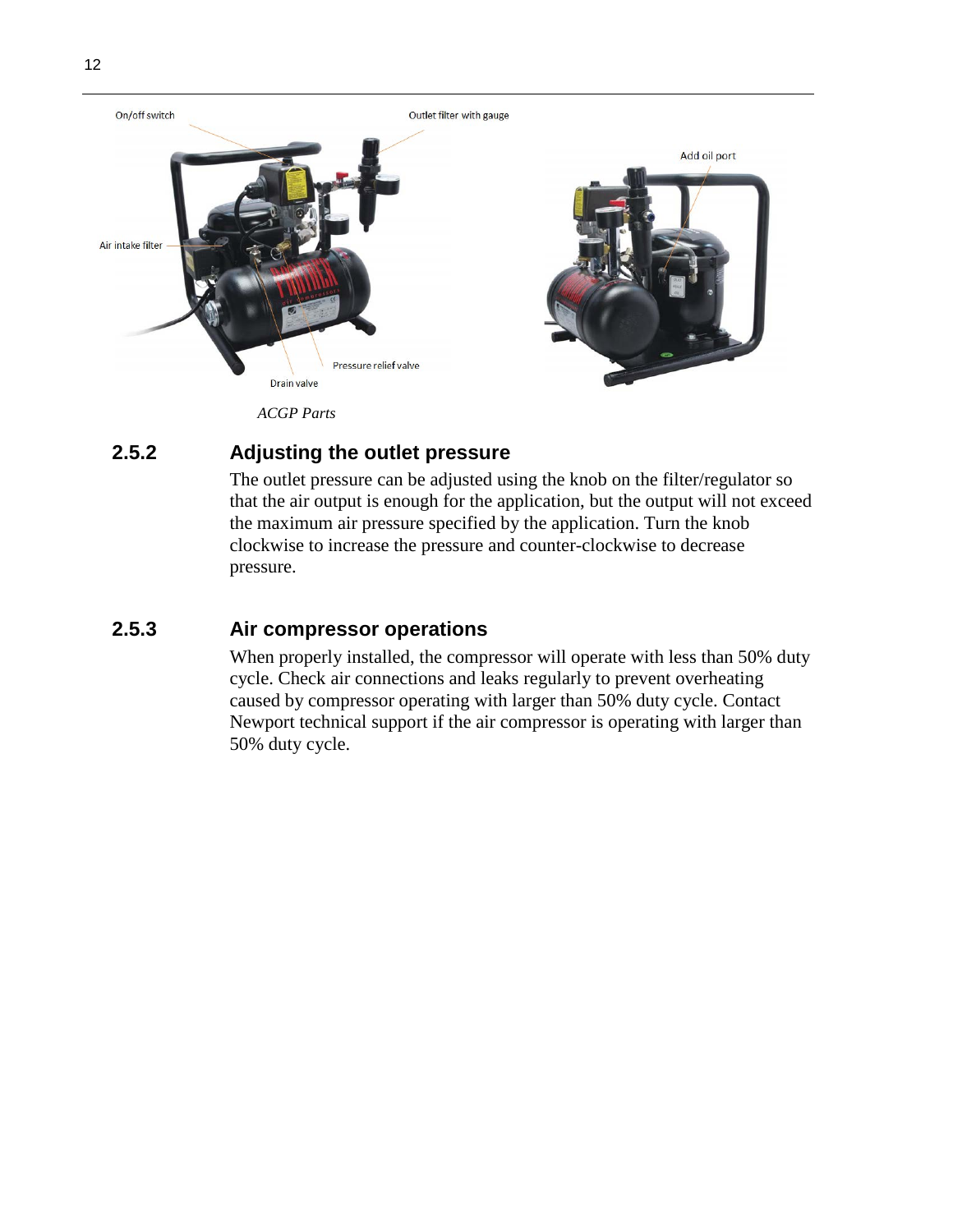# <span id="page-12-0"></span>**3 Maintenance**

## <span id="page-12-1"></span>**3.1 Maintenance Schedule**



### **WARNING**

**Do not perform any maintenance until the unit is cooled down.**

Following are general guidelines for maintenance checks of the air compressor.

#### **Weekly:**

Check for oil leaks, abnormal noise or vibration.

#### **Monthly:**

Check oil level.

Drain the condensate that has collected in the air tank. It may be necessary to do more often when operated in high humidity.

Drain the water collected in the air outlet filter.

Clean the compressor using a soft cloth. Wipe off any oil or dirt.

Check compressor efficiency (make sure all nuts and bolts are tight, check for air leaks, pressure hose wear, pipe fittings and electrical connections).

#### **Every 3 months:**

Check the air intake filter. Replace if necessary.

#### **Annually:**

Replace oil.

Check pressure relief valve function.



## **CAUTION**

**The environment in which the compressor is used, and the frequency of use can affect how often you need to perform the above maintenances. For example, under high humidity condition, drain condensate weekly or daily to prevent damage to the unit.**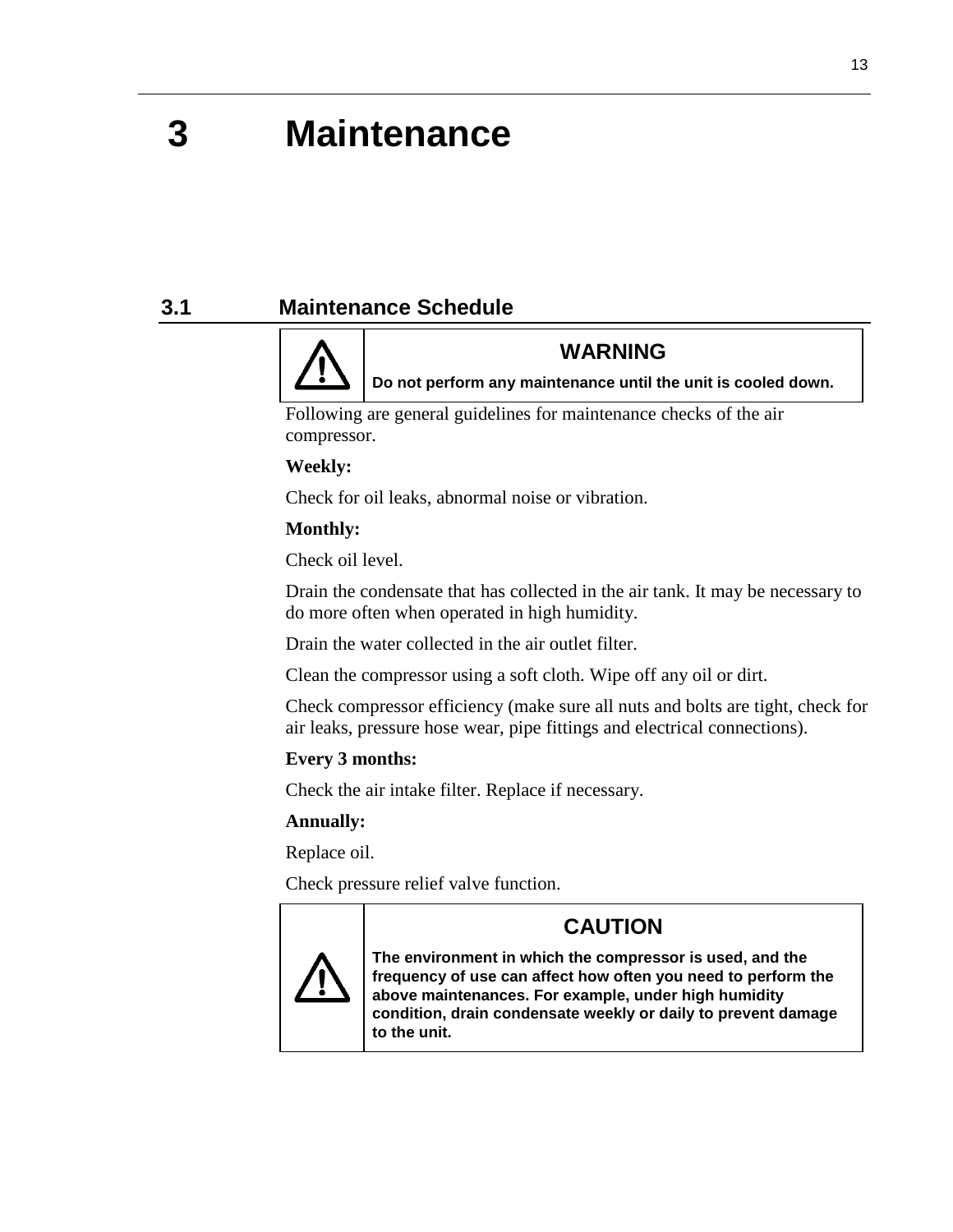# <span id="page-13-0"></span>**3.2 Maintenance Instructions**

# <span id="page-13-1"></span>**3.2.1 Checking oil level**

Check oil level through the sight glass weekly to make sure the oil level is aligned with the red marker line next to the sight glass (See [Figure 4\)](#page-10-2). Add or remove oil as needed.

# <span id="page-13-2"></span>**3.2.2 Draining air tank condensate**

- Run the compressor to pressurize the air tank, then switched off the compressor.
- Move the air compressor to an appropriate place for draining purposes.
- Connect the included tubing to the drain valve (see [Figure 5\)](#page-11-2). Use a container underneath the drain valve to prevent spilling. Release the drain valve (see [Figure 5,](#page-11-2) open about a  $\frac{1}{4}$  turn) to let the condensate out.
- Close the drain valve.

# <span id="page-13-3"></span>**3.2.3 Draining the air outlet filter**

- Run the compressor to pressurize the air tank then switch off the compressor.
- Use a container below the filter to prevent any spilling.
- Use fingertip to activate the filter to open to let moisture out (see [Figure 5\)](#page-11-2).
- Remove fingertip when finished.



<span id="page-13-4"></span>*Outlet filter bottom knob*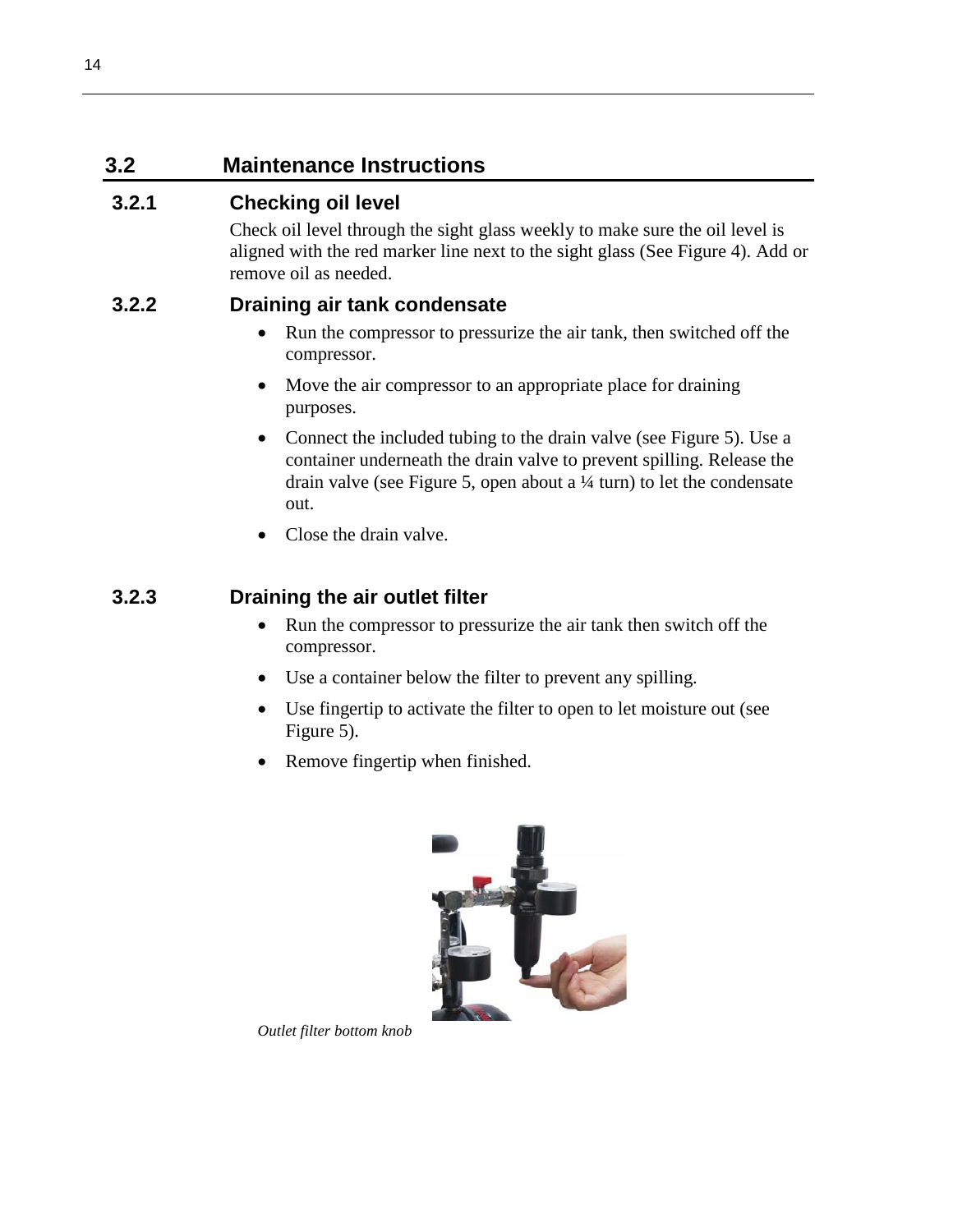# <span id="page-14-0"></span>**3.2.4 Checking the pressure relief valve**

- Run the compressor to pressurize the air tank, then switch off the compressor.
- Gently pull the ring at the end of the pressure relief valve to see if air is released. If so, your pressure relief valve is functioning. If not, please contact customer service.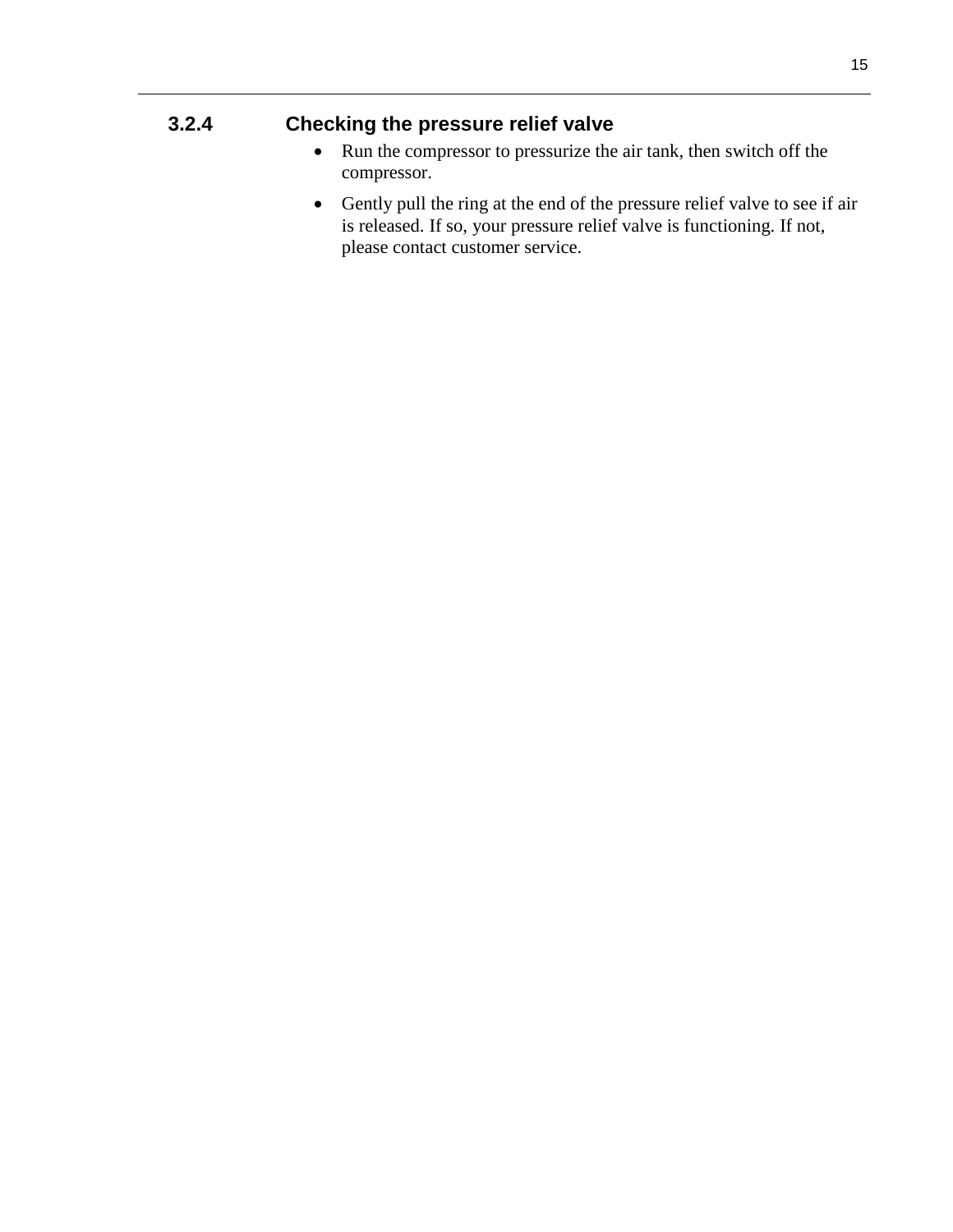<span id="page-15-0"></span>**4 Troubleshooting**

# <span id="page-15-1"></span>**4.1 Troubleshooting Guide**

| Problem                                         | <b>Possible Causes</b>                                 | <b>Possible Solutions</b>                                                                                                                                                                                                            |  |
|-------------------------------------------------|--------------------------------------------------------|--------------------------------------------------------------------------------------------------------------------------------------------------------------------------------------------------------------------------------------|--|
| Compressor adding oil<br>process takes too long | Rubber cap on the air intake port is not<br>taken off. | Take off the rubber cap on the air intake<br>pipe port.                                                                                                                                                                              |  |
| Compressor does not start<br>or restart         | No power at outlet.                                    | Reset circuit breaker, or have outlet<br>serviced by a qualified technician.                                                                                                                                                         |  |
|                                                 | Power cord not plugged in properly.                    | Check that cord is plugged in securely.                                                                                                                                                                                              |  |
|                                                 | Pressure in air tank too high.                         | Operate the pressure relief valve to<br>exhaust some of the tank pressure.                                                                                                                                                           |  |
|                                                 | Thermal overload switch active                         | When cooled, the compressor will<br>automatically turn on at the suitable<br>temperature.                                                                                                                                            |  |
|                                                 | Leaking non-return valve.                              | Check for air leaking from the valve.<br>Unscrew the valve<br>cap and remove the rubber seal. Clean the<br>rubber seal and its seat with a dry<br>cloth. Refit the seal and the valve cap. If<br>leakage persists replace the valve. |  |
|                                                 | Broken starter relay.                                  | Contact customer service                                                                                                                                                                                                             |  |
|                                                 | Faulty condenser                                       | Contact customer service                                                                                                                                                                                                             |  |
| Compressor does not reach<br>maximum pressure   | Air leak                                               | Apply soapy water to joints while the air<br>compressor is pressurized. Look for air<br>bubbles to identify the air leak. Tighten up<br>connections that has air leak. Contact<br>customer service if not able to resolve.           |  |
|                                                 | Air intake filter clogged                              | Clean or replace the filter                                                                                                                                                                                                          |  |
|                                                 | Failure in the non-return valve                        | Contact customer service                                                                                                                                                                                                             |  |
| Compressor runs but<br>pressure increases too   | Rubber cap on the air intake port is not<br>taken off. | Take off the rubber cap on the air intake<br>pipe port.                                                                                                                                                                              |  |
| slowly                                          | Air intake filter clogged                              | Clean or replace the filter                                                                                                                                                                                                          |  |
|                                                 | Air leak                                               | Apply soapy water to joints while the air<br>compressor is pressurized. Look for air<br>bubbles to identify the air leak. Tighten up<br>connections that has air leak. Contact<br>customer service if not able to resolve.           |  |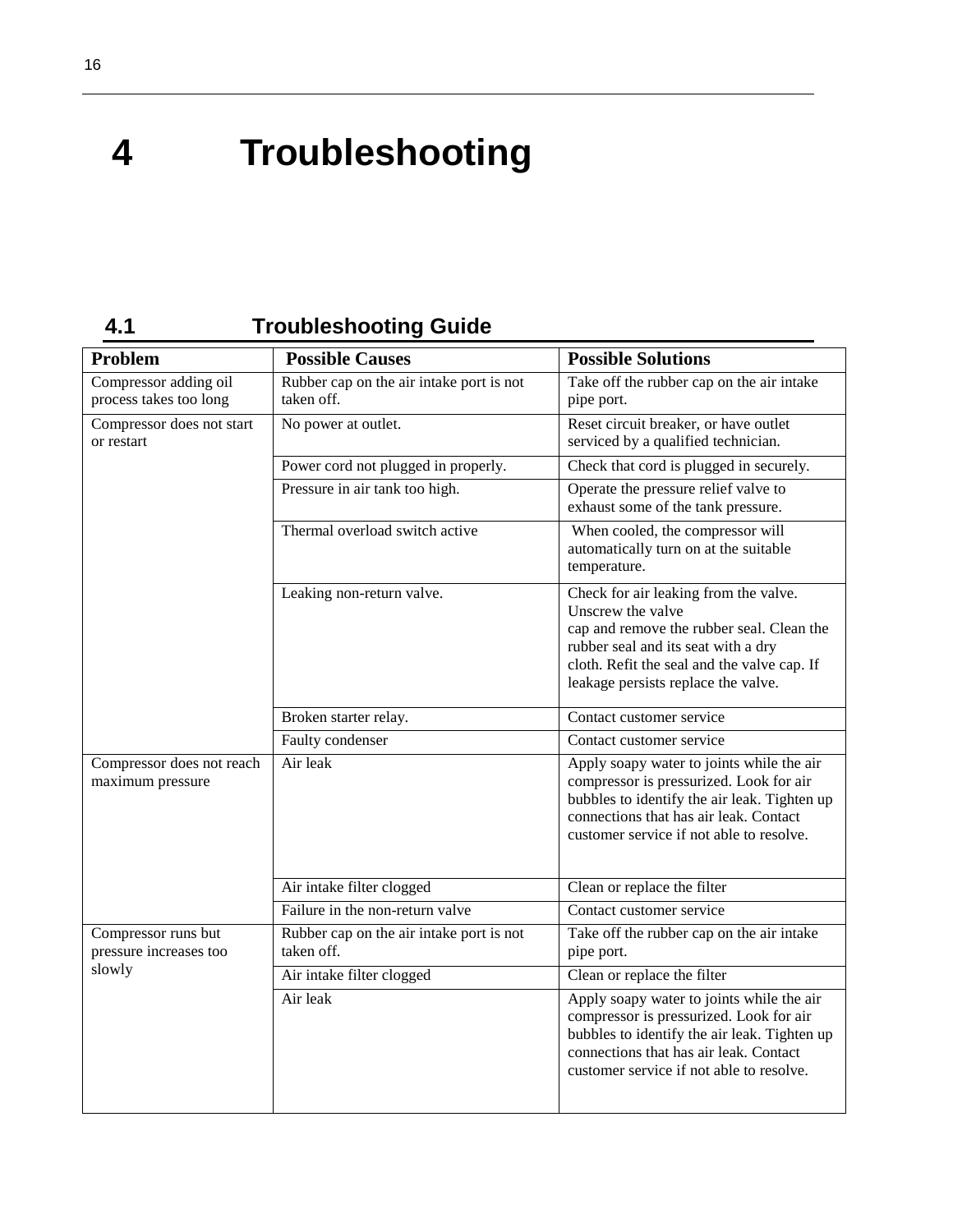| The compressor starts and<br>stops more                                                                                                  | Large amount of condensate in air tank. | Remove condensate.                                                                                                                                                                                                         |
|------------------------------------------------------------------------------------------------------------------------------------------|-----------------------------------------|----------------------------------------------------------------------------------------------------------------------------------------------------------------------------------------------------------------------------|
| frequently than usual                                                                                                                    | Air leak                                | Apply soapy water to joints while the air<br>compressor is pressurized. Look for air<br>bubbles to identify the air leak. Tighten up<br>connections that has air leak. Contact<br>customer service if not able to resolve. |
| The compressor does not<br>switch on<br>when pressure is under the<br>minimum<br>level and/or does not<br>switch off at max.<br>pressure | Defective pressure switch               | Contact customer service                                                                                                                                                                                                   |
| The compressor gets very<br>hot and/or<br>uses a lot of oil                                                                              | Oil level incorrect                     | Check oil level and make sure the correct<br>amount of oil is in the compressor                                                                                                                                            |
|                                                                                                                                          | Wrong oil used in compressor            | Drain and refill with correct oil.                                                                                                                                                                                         |
|                                                                                                                                          | Air leak                                | Apply soapy water to joints while the air<br>compressor is pressurized. Look for air<br>bubbles to identify the air leak. Tighten up<br>connections that has air leak. Contact<br>customer service if not able to resolve. |
|                                                                                                                                          | Air intake filter clogged               | Clean or replace the filter                                                                                                                                                                                                |
|                                                                                                                                          | Outside air temperature too high        | Move air compressor to a cooler location<br>or add ventilation.                                                                                                                                                            |
| Compressor starts when no<br>air is tapped                                                                                               | Air leak                                | Apply soapy water to joints while the air<br>compressor is pressurized. Look for air<br>bubbles to identify the air leak. Tighten up<br>connections that has air leak. Contact<br>customer service if not able to resolve. |
| Compressor stops after<br>working normally                                                                                               | Thermal protection                      | The motor incorporates automatic thermal<br>protection which stops the compressor<br>when the oil temperature is too high. The<br>compressor can be restarted after approx<br>50 minutes.                                  |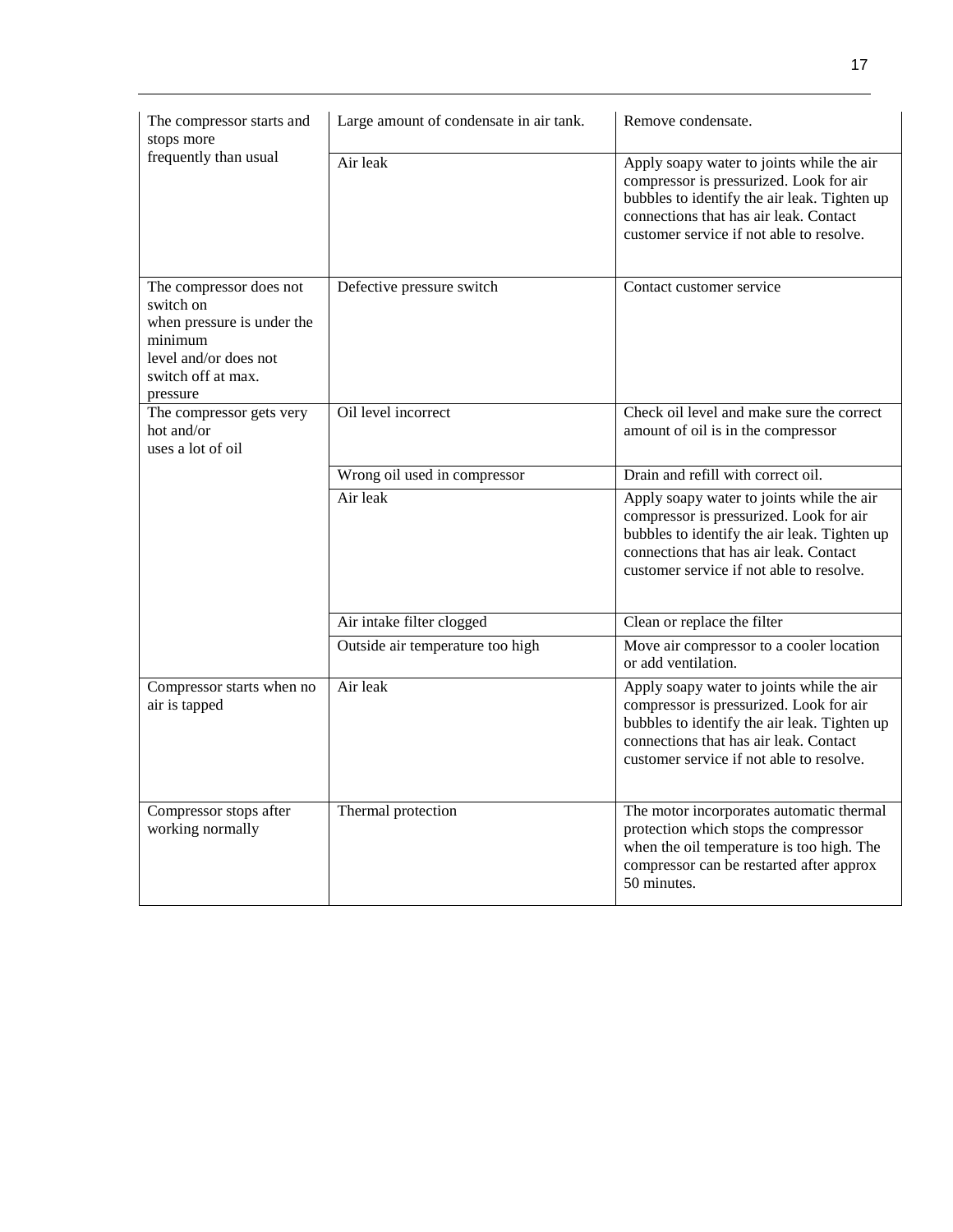# <span id="page-17-0"></span>**Section 5 – Factory Service**

## **4.2 Obtaining Factory Service**

<span id="page-17-1"></span>To obtain information concerning factory service, contact Newport

Corporation or your Newport representative. Please have the following information available.

- 1. Model number.
- 2. Purchase order number.
- 3. Complete description of the problem.

If components are to be returned to Newport Corporation, you will be given a Return Number, which you should reference in your shipping documents.

Please fill out the service form located on the next page, and have the information ready when contacting Newport Corporation. Include the completed service form with any parts or components that are returned.